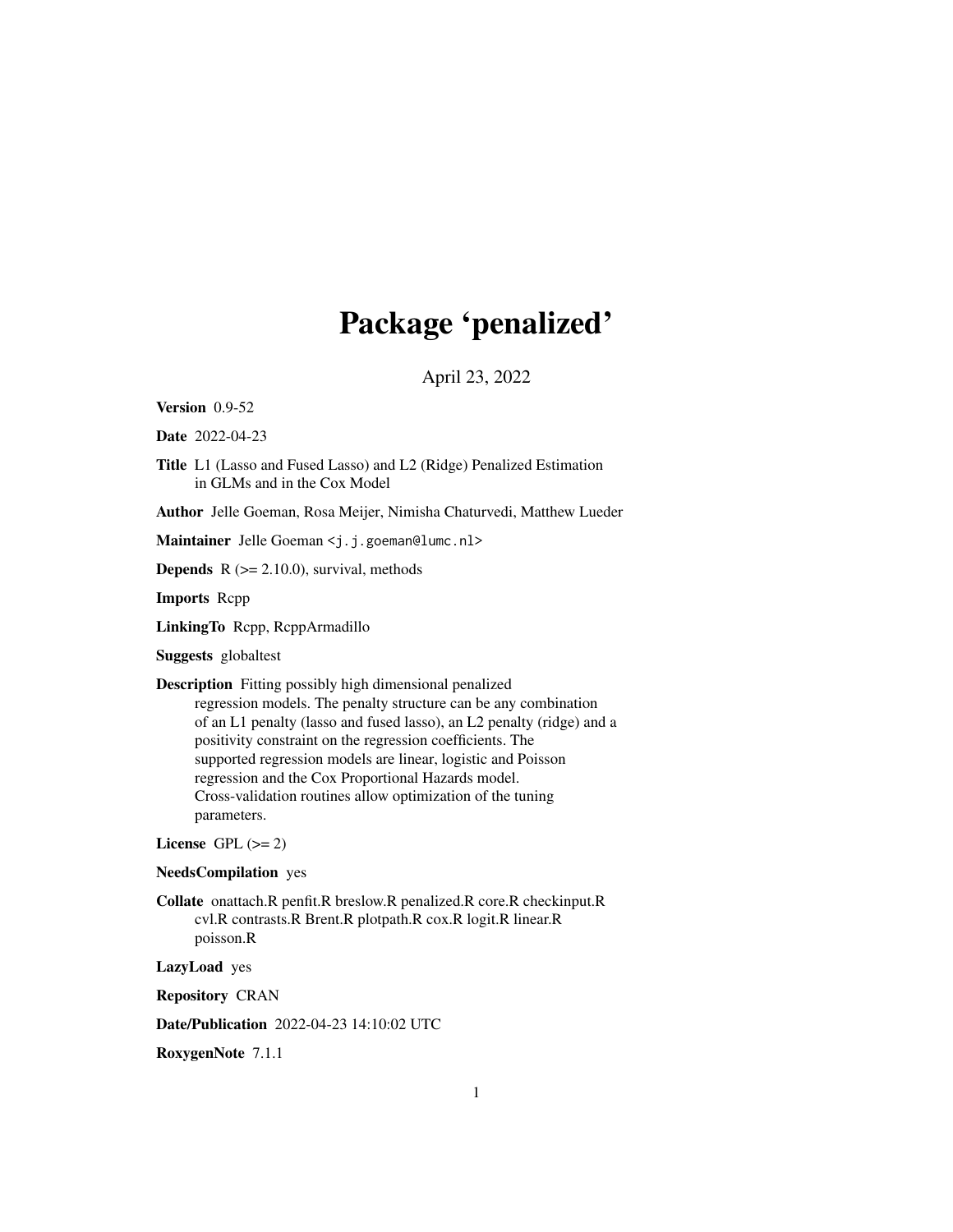# <span id="page-1-0"></span>R topics documented:

| Index |  |
|-------|--|

breslow object *Breslow estimator object*

#### <span id="page-1-1"></span>Description

Stores one or more survival stepfunctions of the Kaplan-Meier and Breslow type.

# Details

Breslow objects are generally created by the [penalized](#page-7-1) function and related functions.

# Slots

time: Object of class "vector". The time points at which the function starts, jumps or ends.

curves: Object of class "matrix". The values of the curve at each time point. Note that the function is left-continuous. Curves are stored as a matrix of dimension  $(\# curves)$  x  $(\# timepoints)$ .

#### Methods

"[" (breslow): Coerces the object to a matrix (as as.matrix) and selects rows and/or columns.

"[[" (breslow): Selects a subset of the curves.

as.data.frame (breslow): Returns the "curves" slot together with the "time" slot in a data. frame. as.list (breslow): Coerces the object to a list.

**as.matrix** (breslow): Returns the "curves" slot with the "time" slot as column names.

plot (breslow): Straightforward plotting (all curves in one plot).

show (breslow): Summarizes the dimensions of the object.

survival (breslow): Takes a second argument (time). Extracts the value of the survival curve(s) at any time point.

# Author(s)

Jelle Goeman: <j.j.goeman@lumc.nl>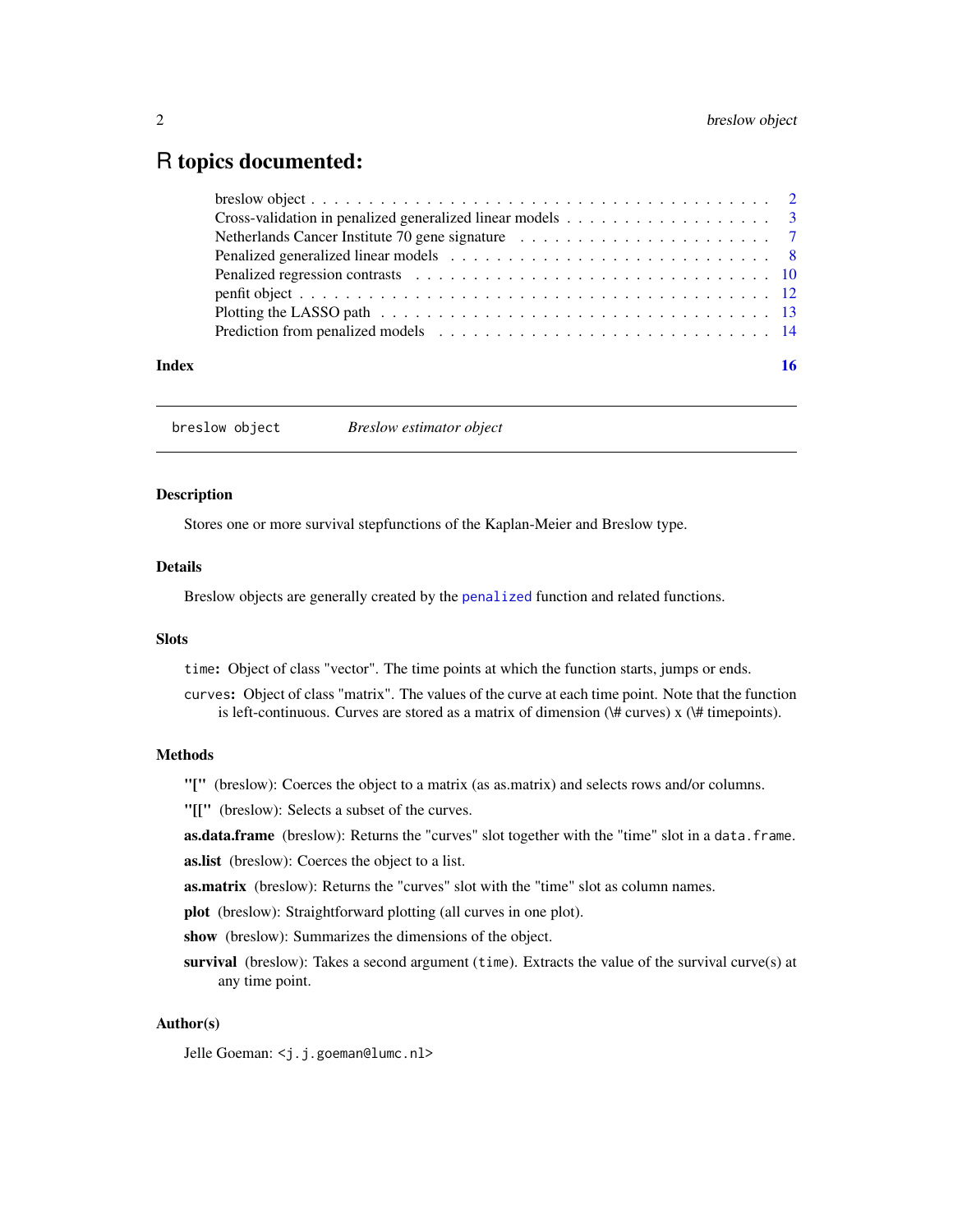#### <span id="page-2-0"></span>See Also

[penalized](#page-7-1).

Cross-validation in penalized generalized linear models *Cross-validated penalized regression*

#### <span id="page-2-1"></span>**Description**

Cross-validating generalized linear models with L1 (lasso or fused lasso) and/or L2 (ridge) penalties, using likelihood cross-validation.

#### Usage

```
cvl (response, penalized, unpenalized, lambda1 = 0, lambda2= 0, positive = FALSE,
    fusedl = FALSE, data, model = c("cox", "logistic", "linear", "poisson"),
    startbeta, startgamma, fold, epsilon = 1e-10, maxiter, standardize = FALSE,
    trace = TRUE, approximate = FALSE)
optL1 (response, penalized, unpenalized, minlambda1, maxlambda1, base1, lambda2 = 0,
  fusedl = FALSE, positive = FALSE, data,
 model = c("cox", "logistic", "linear", "poisson"), startbeta, startgamma, fold,
 epsilon = 1e-10, maxiter = Inf, standardize = FALSE, tol = .Machine$double.eps^0.25,
  trace = TRUE)
optL2 (response, penalized, unpenalized, lambda1 = 0, minlambda2, maxlambda2, base2,
fusedl = FALSE ,positive = FALSE, data,
 model = c("cox", "logistic", "linear", "poisson"), startbeta, startgamma,
 fold, epsilon = 1e-10, maxiter, standardize = FALSE, tol = .Machine$double.eps^0.25,
  trace = TRUE, approximate = FALSE)
profL1 (response, penalized, unpenalized, minlambda1, maxlambda1, base1, lambda2 = 0,
  fusedl = FALSE, positive = FALSE, data,model = c("cox", "logistic", "linear", "poisson"), startbeta, startgamma, fold,
 epsilon = 1e-10, maxiter = Inf, standardize = FALSE, steps = 100, minsteps = steps/3,
 log = FALSE, save.predictions = FALSE, trace = TRUE, plot = FALSE)
profL2 (response, penalized, unpenalized, lambda1 = 0, minlambda2, maxlambda2, base2,
  fused1 = FALSE, positive = FALSE, data,model = c("cox", "logistic", "linear", "poisson"), startbeta, startgamma, fold,
 epsilon = 1e-10, maxiter, standardize = FALSE, steps = 100, minsteps = steps/2,
 log = TRUE, save.predictions = FALSE, trace = TRUE, plot = FALSE, approximate = FALSE)
```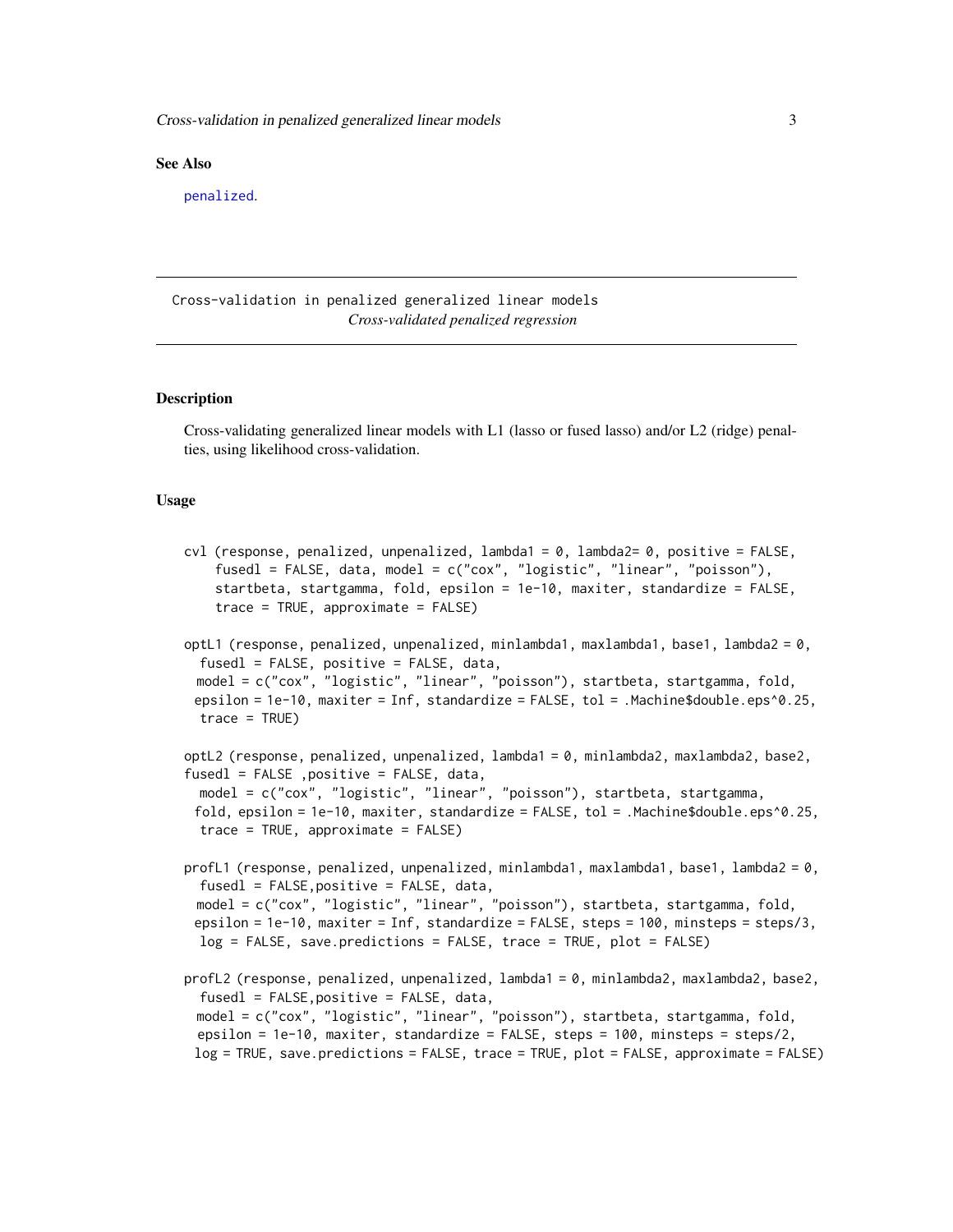<span id="page-3-0"></span>

| response         | The response variable (vector). This should be a numeric vector for linear re-<br>gression, a Surv object for Cox regression and factor or a vector of 0/1 values<br>for logistic regression.                                                                                                                                                             |
|------------------|-----------------------------------------------------------------------------------------------------------------------------------------------------------------------------------------------------------------------------------------------------------------------------------------------------------------------------------------------------------|
| penalized        | The penalized covariates. These may be specified either as a matrix or as a<br>(one-sided) formula object. See also under data.                                                                                                                                                                                                                           |
| unpenalized      | Additional unpenalized covariates. Specified as under penalized. Note that<br>an unpenalized intercept is included in the model by default (except in the cox<br>model). This can be suppressed by specifying unpenalized = $\sim$ 0.                                                                                                                     |
| lambda1, lambda2 |                                                                                                                                                                                                                                                                                                                                                           |
|                  | The fixed values of the tuning parameters for L1 and L2 penalization. Each must<br>be either a single positive numbers or a vector with length equal to the number<br>of covariates in penalized argument. In the latter case, each covariate is given<br>its own penalty weight.                                                                         |
|                  | minlambda1, minlambda2, maxlambda1, maxlambda2                                                                                                                                                                                                                                                                                                            |
|                  | The values of the tuning parameters for L1 or L2 penalization between which the<br>cross-validated likelihood is to be profiled or optimized. For fused lasso penalty<br>minlambda2 and maxlambda2 are the tuning parameters for L1 penalty on the<br>differences of the coefficients between which the cross-validated likelihood is to<br>be optimized. |
| base1, base2     | An optional vector of length equal to the number of covariates in penalized. If<br>supplied, profiling or optimization is performed between base1*minlambda1<br>and base1*maxlambda1; analogous for base2.                                                                                                                                                |
| fusedl           | If TRUE or a vector, the penalization method used is fused lasso. The value for<br>lambda1 is used as the tuning parameter for L1 penalization on the coefficients<br>and the value for lambda2 is used as the tuning parameter for L1 penalization<br>on the differences of the coefficients. Default value is FALSE.                                    |
| positive         | If TRUE, constrains the estimated regression coefficients of all penalized covari-<br>ates to be non-negative. If a logical vector with the length of the number of<br>covariates in penalized, constrains the estimated regression coefficients of a<br>subset of the penalized covariates to be non-negative.                                           |
| data             | A data. frame used to evaluate response, and the terms of penalized or<br>unpenalized when these have been specified as a formula object.                                                                                                                                                                                                                 |
| model            | The model to be used. If missing, the model will be guessed from the response<br>input.                                                                                                                                                                                                                                                                   |
| startbeta        | Starting values for the regression coefficients of the penalized covariates. These<br>starting values will be used only for the first values of lambda1 and lambda2.                                                                                                                                                                                      |
| startgamma       | Starting values for the regression coefficients of the unpenalized covariates.<br>These starting values will be used only for the first values of lambda1 and<br>lambda2.                                                                                                                                                                                 |
| fold             | The fold for cross-validation. May be supplied as a single number (between 2<br>and n) giving the number of folds, or, alternatively, as a length n vector with<br>values in 1: fold, specifying exactly which subjects are assigned to which fold.<br>The default is $fold = 1:n$ , resulting in leave-one-out (n-fold) cross-validation.                |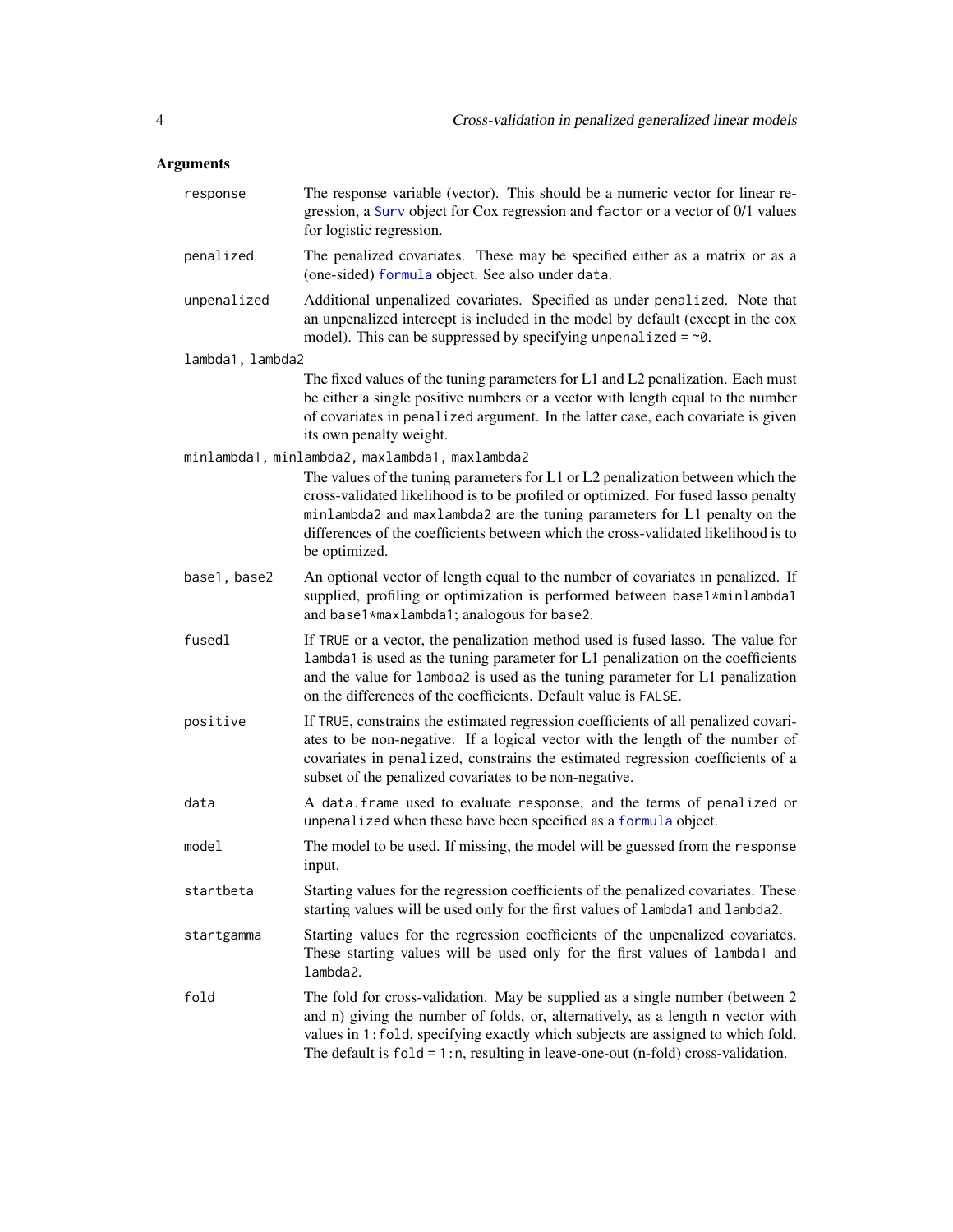<span id="page-4-0"></span>

| epsilon          | The convergence criterion. As in $g\ln$ . Convergence is judged separately on the<br>likelihood and on the penalty.                                                                                                                                                                                                                                                                          |  |
|------------------|----------------------------------------------------------------------------------------------------------------------------------------------------------------------------------------------------------------------------------------------------------------------------------------------------------------------------------------------------------------------------------------------|--|
| maxiter          | The maximum number of iterations allowed in each fitting of the model. Set by<br>default at 25 when only an L2 penalty is present, infinite otherwise.                                                                                                                                                                                                                                       |  |
| standardize      | If TRUE, standardizes all penalized covariates to unit central L2-norm before<br>applying penalization.                                                                                                                                                                                                                                                                                      |  |
| steps            | The maximum number of steps between minlambda1 and maxlambda1 or minlambda2<br>and maxlambda2 at which the cross-validated likelihood is to be calculated.                                                                                                                                                                                                                                   |  |
| minsteps         | The minimum number of steps between minlambda1 and maxlambda1 or minlambda2<br>and maxlambda2 at which the cross-validated likelihood is to be calculated. If<br>minsteps is smaller than steps, the algorithm will automatically stop when the<br>cross-validated likelihood drops below the cross-validated likelihood of the null<br>model, provided it has done at least minsteps steps. |  |
| log              | If FALSE, the steps between minlambda1 and maxlambda1 or minlambda2 and<br>maxlambda2 are equidistant on a linear scale, if TRUE on a logarithmic scale.<br>Please note the different default between optL1 (FALSE) and optL2 (TRUE).                                                                                                                                                        |  |
| tol              | The tolerance of the Brent algorithm used for minimization. See also optimize.                                                                                                                                                                                                                                                                                                               |  |
| save.predictions |                                                                                                                                                                                                                                                                                                                                                                                              |  |
|                  | Controls whether or not to save cross-validated predictions for all values of<br>lambda.                                                                                                                                                                                                                                                                                                     |  |
| trace            | If TRUE, prints progress information. Note that setting trace=TRUE may slow<br>down the algorithm (but it often feels quicker)                                                                                                                                                                                                                                                               |  |
| approximate      | If TRUE, the cross-validated likelihood values are approximated rather than fully<br>calculated. Note that this option is only available for ridge models.                                                                                                                                                                                                                                   |  |
| plot             | If TRUE, makes a plot of cross-validated likelihood versus lambda.                                                                                                                                                                                                                                                                                                                           |  |

# Details

All five functions return a list with the following named elements:

- lambda: For optL1 and optL2 lambda gives the optimal value of the tuning parameters found. For profL1 and profL2 lambda is the vector of values of the tuning parameter for which the cross-validated likelihood has been calculated. Absent in the output of cvl.
- cvl: The value(s) of the cross-validated likelihood. For optL1, optL2 this is the cross-validated likelihood at the optimal value of the tuning parameter.
- fold: Returns the precise allocation of the subjects into the cross-validation folds. Note that the same allocation is used for all cross-validated likelihood calculations in each call to optL1, optL2, profL1, profL2.
- predictions: The cross-validated predictions for the left-out samples. The precise format of the cross-validated predictions depends on the type of generalized linear model (see [breslow](#page-1-1) for survival models. The functions profL1 and profL2 return a list here (only if save.predictions = TRUE), whereas optL1, optL2 return the predictions for the optimal value of the tuning parameter only.
- fullfit: The fitted model on the full data. The functions profL1 and profL2 return a list of [penfit](#page-11-1) objects here, whereas optL1, optL2 return the full data fit (a single [penfit](#page-11-1) object) for the optimal value of the tuning parameter only.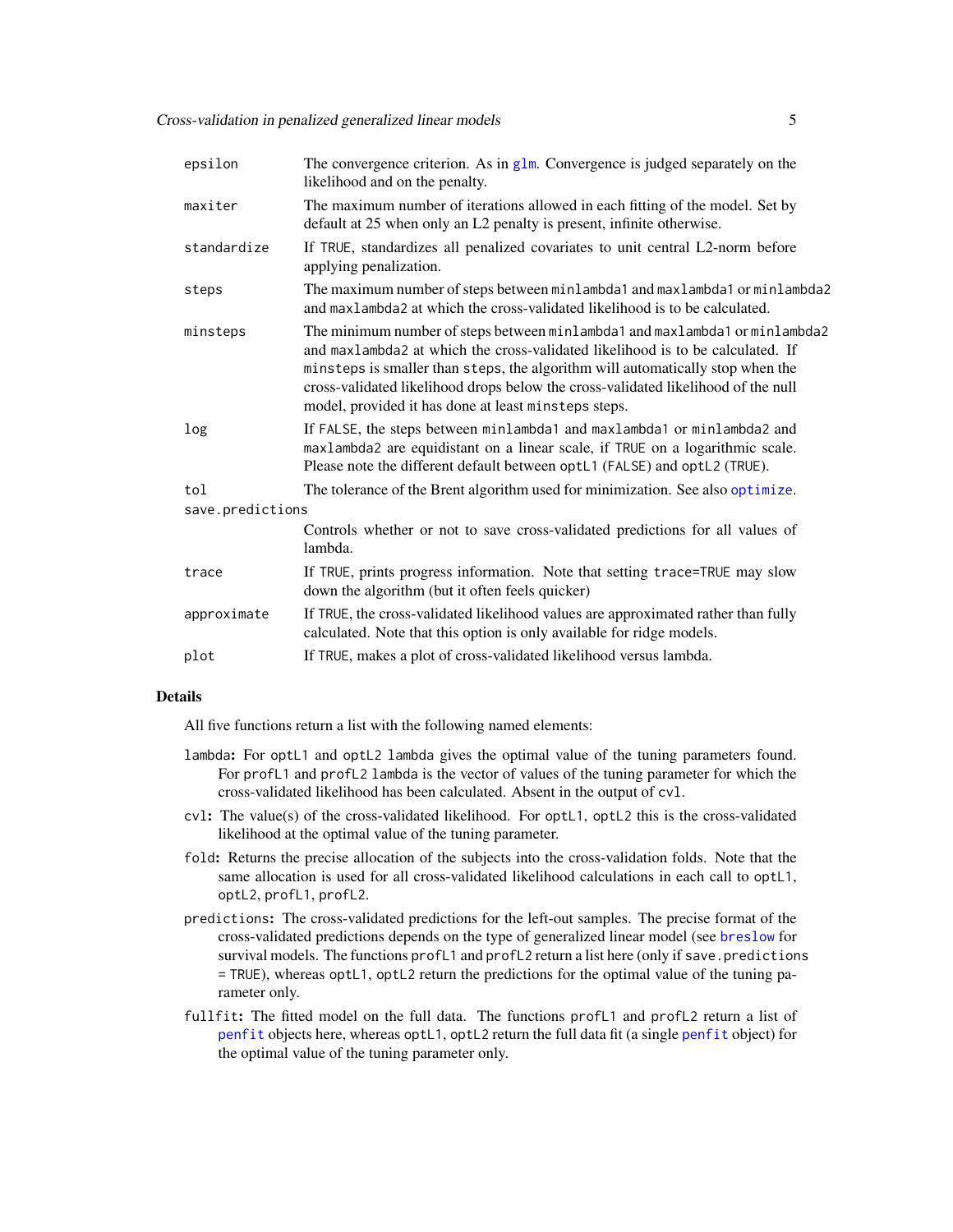#### <span id="page-5-0"></span>Value

A named list. See details.

#### Note

The optL1 and optL2 functions use Brent's algorithm for minimization without derivatives (see also [optimize](#page-0-0)). There is a risk that these functions converge to a local instead of to a global optimum. This is especially the case for optL1, as the cross-validated likelihood as a function of lambda1 quite often has local optima. It is recommended to use optL1 in combination with profL1 to check whether optL1 has converged to the right optimum.

See also the notes under [penalized](#page-7-1).

#### Author(s)

Jelle Goeman: <j.j.goeman@lumc.nl>

# References

Goeman J.J. (2010). L-1 Penalized Estimation in the Cox Proportional Hazards Model. Biometrical Journal 52 (1) 70-84.

#### See Also

[penalized](#page-7-1), [penfit](#page-11-1), [plotpath](#page-12-1).

#### Examples

```
# More examples in the package vignette:
# type vignette("penalized")
data(nki70)
attach(nki70)
# Finding an optimal cross-validated likelihood
opt <- optL1(Surv(time, event), penalized = nki70[,8:77], fold = 5)
coefficients(opt$fullfit)
plot(opt$predictions)
# Plotting the profile of the cross-validated likelihood
prof <- profL1(Surv(time, event), penalized = nki70[,8:77],
    fold = opt$fold, steps=10)
plot(prof$lambda, prof$cvl, type="l")
plotpath(prof$fullfit)
```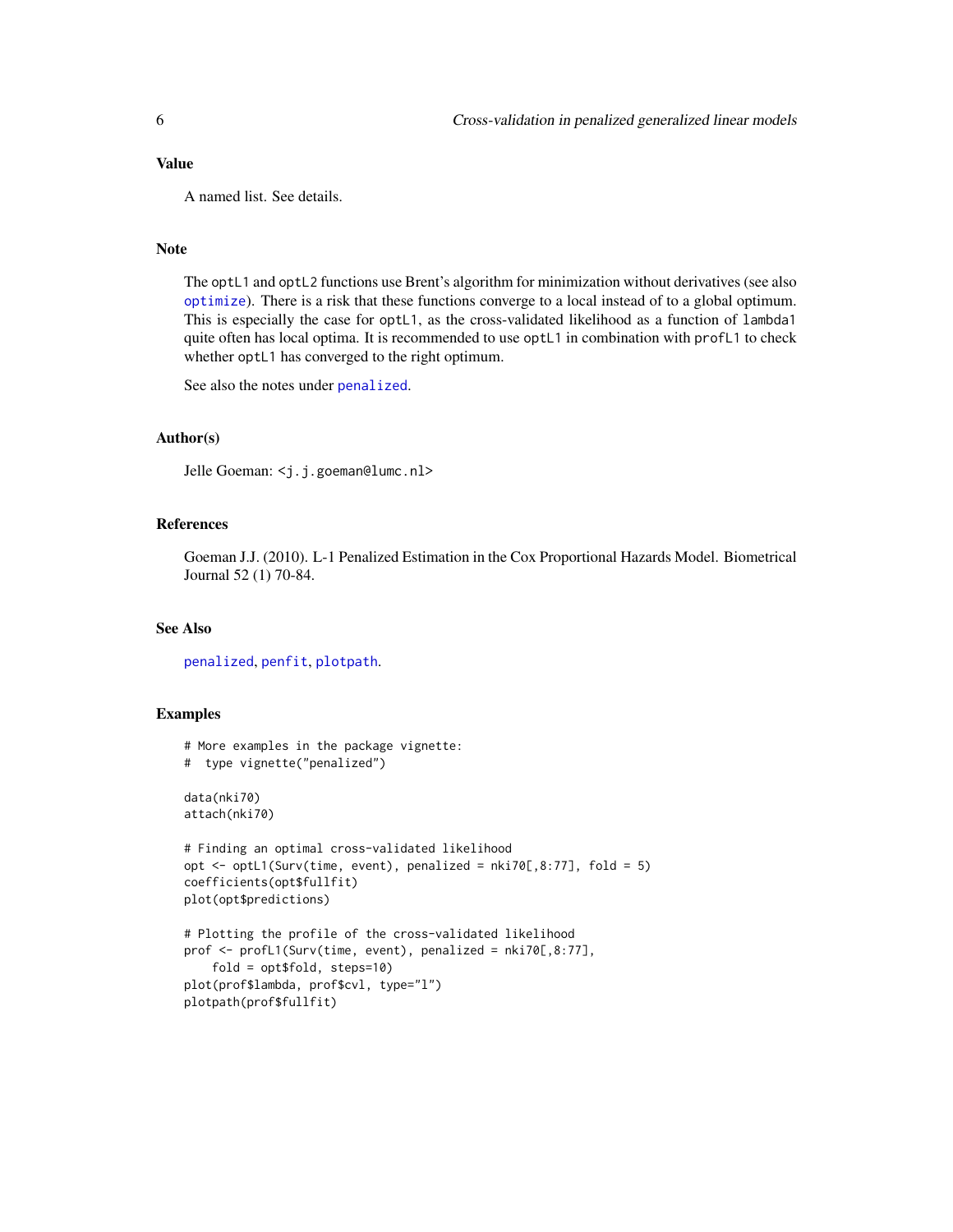<span id="page-6-0"></span>Netherlands Cancer Institute 70 gene signature

*The 70 gene signature of the Netherlands Cancer Institute for prediction of metastasis-free survival, measured on 144 independent lymph node positive patients.*

#### **Description**

A [data.frame](#page-0-0) of 144 lymph node positive breast cancer patients on metastasis-free survival, 5 clinical risk factors, and gene expression measurements of 70 genes found to be prognostic for metastasis-free survival in an earlier study. The included variables are

time Metastasis-free follow-up time (months).

event Event indicator.  $1 =$  metastasis or death;  $0 =$  censored.

Diam Diameter of the tumor (two levels).

N Number of affected lymph nodes (two levels).

ER Estrogen receptor status (two levels).

Grade Grade of the tumor (three ordered levels).

Age Patient age at diagnosis (years).

TSPYL5...C20orf46 Gene expression measurements of 70 prognostic genes.

#### Usage

data(nki70)

# Format

A [data.frame](#page-0-0).

# Note

The 70 gene signature was trained on lymph node negative patients only.

#### References

M.J. van de Vijver, Y.D. He, L.J. van 't Veer, H. Dai, A.A.M. Hart, D.W. Voskuil, G.J. Schreiber, J.L. Peterse, C. Roberts, M.J. Marton, M. Parrish, D. Atsma, A. Witteveen, A. Glas, L. Delahaye, T. van der Velde, H. Bartelink, S. Rodenhuis, E.T. Rutgers, S.H. Friend, and R. Bernards (2002). A gene-expression signature as a predictor of survival in breast cancer. New England Journal of Medicine 347 (25), 1999–2009.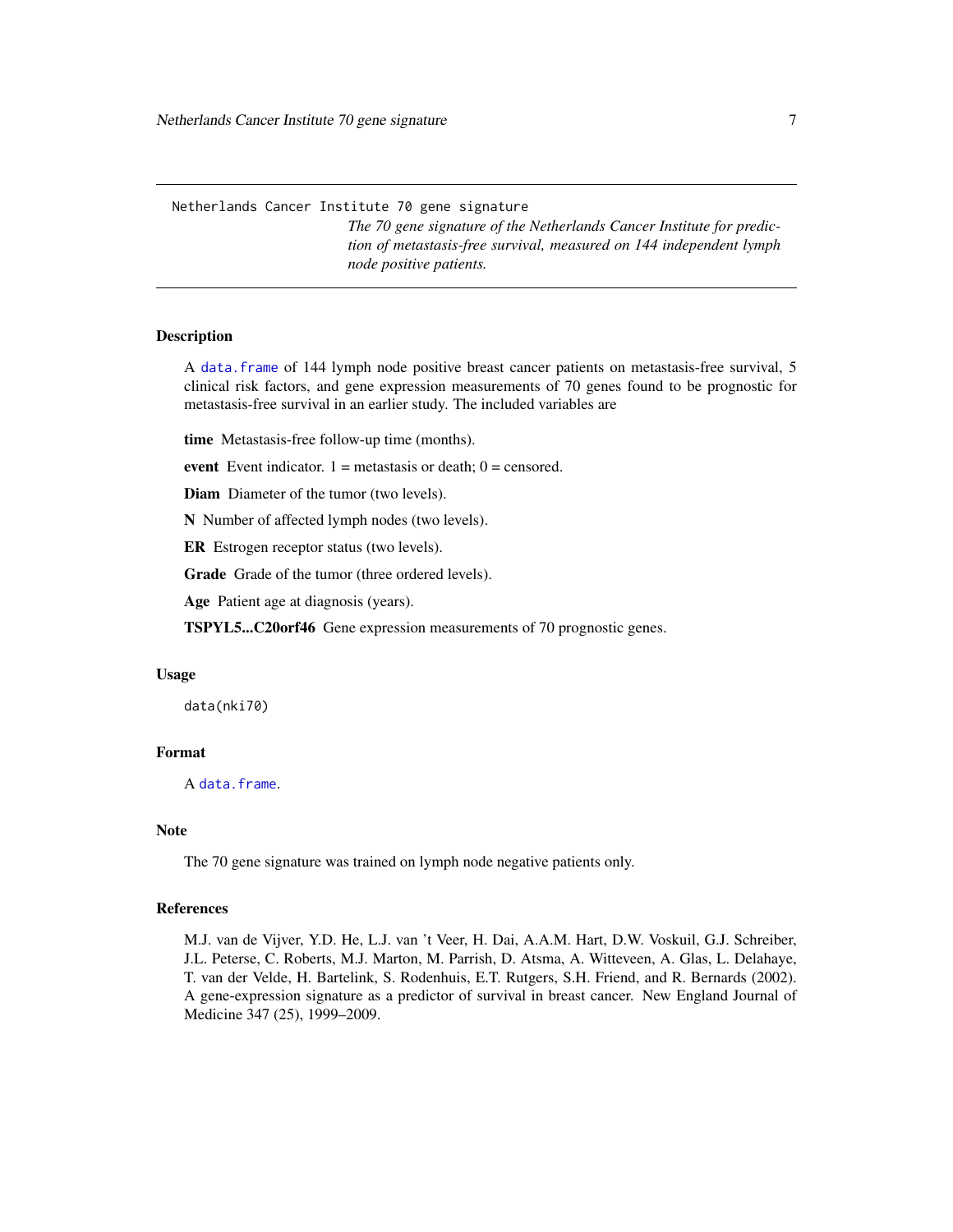<span id="page-7-0"></span>Penalized generalized linear models *Penalized regression*

# <span id="page-7-1"></span>Description

Fitting generalized linear models with L1 (lasso and fused lasso) and/or L2 (ridge) penalties, or a combination of the two.

# Usage

```
penalized (response, penalized, unpenalized, lambda1=0,
  lambda2=0, positive = FALSE, data, fusedl=FALSE,
 model = c("cox", "logistic", "linear", "poisson"),
 startbeta, startgamma, steps =1, epsilon = 1e-10,
 maxiter, standardize = FALSE, trace = TRUE)
```

| response         | The response variable (vector). This should be a numeric vector for linear re-<br>gression, a Surv object for Cox regression and factor or a vector of 0/1 values<br>for logistic regression.                                                                                                                          |  |
|------------------|------------------------------------------------------------------------------------------------------------------------------------------------------------------------------------------------------------------------------------------------------------------------------------------------------------------------|--|
| penalized        | The penalized covariates. These may be specified either as a matrix or as a<br>(one-sided) formula object. See also under data.                                                                                                                                                                                        |  |
| unpenalized      | Additional unpenalized covariates. Specified as under penalized. Note that<br>an unpenalized intercept is included in the model by default (except in the Cox<br>model). This can be suppressed by specifying unpenalized = $\sim$ 0.                                                                                  |  |
| lambda1, lambda2 |                                                                                                                                                                                                                                                                                                                        |  |
|                  | The tuning parameters for L1 and L2 penalization. Each must be either a single<br>positive numbers or a vector with length equal to the number of covariates in<br>penalized argument. In the latter case, each covariate is given its own penalty<br>weight.                                                          |  |
| positive         | If TRUE, constrains the estimated regression coefficients of all penalized covari-<br>ates to be non-negative. If a logical vector with the length of the number of<br>covariates in penalized, constrains the estimated regression coefficients of a<br>subset of the penalized covariates to be non-negative.        |  |
| data             | A data. frame used to evaluate response, and the terms of penalized or<br>unpenalized when these have been specified as a formula object.                                                                                                                                                                              |  |
| fusedl           | If TRUE or a vector, the penalization method used is fused lasso. The value for<br>lambda1 is used as the tuning parameter for L1 penalization on the coefficients<br>and the value for lambda2 is used as the tuning parameter for L1 penalization<br>on the differences of the coefficients. Default value is FALSE. |  |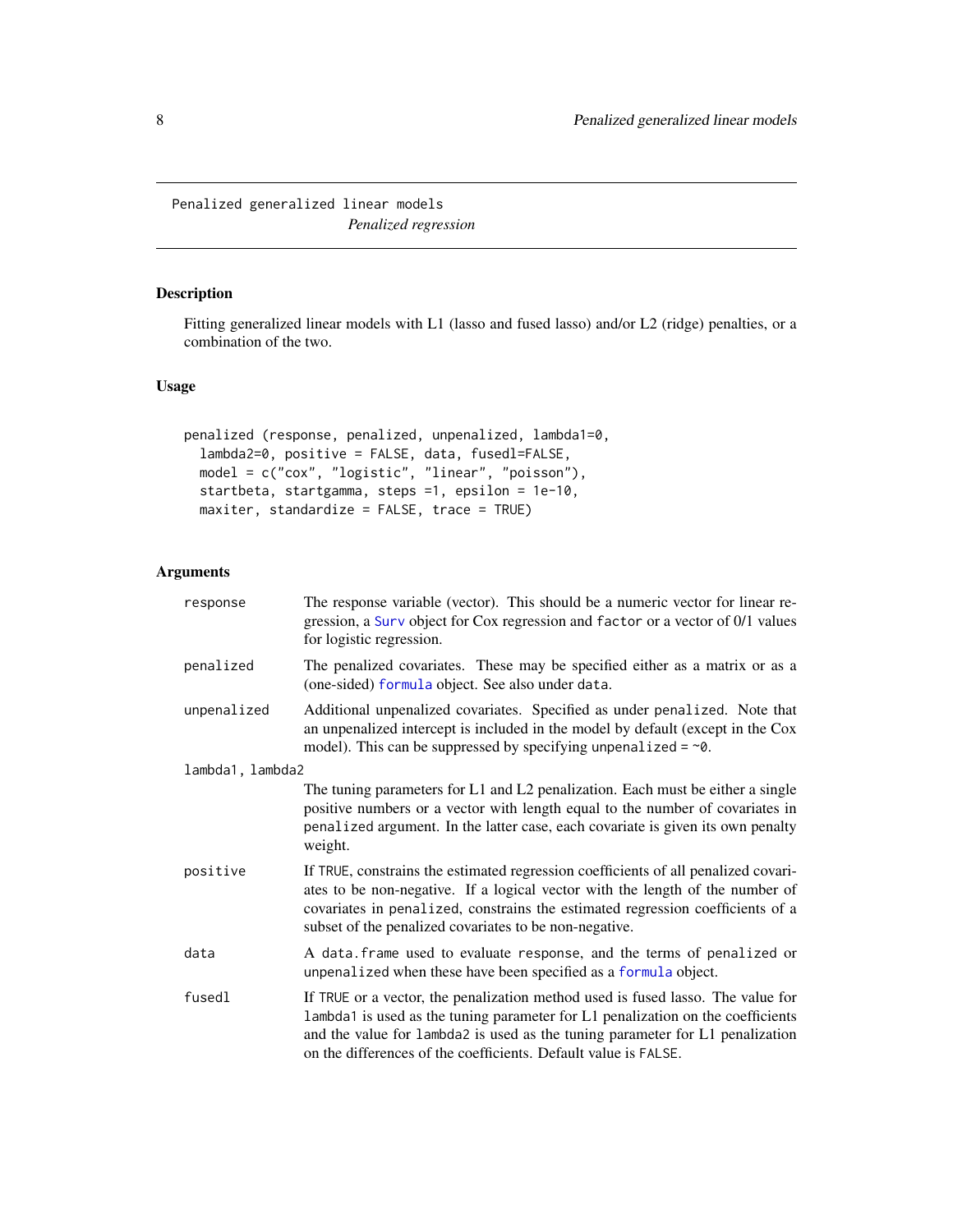<span id="page-8-0"></span>

| model       | The model to be used. If missing, the model will be guessed from the response<br>input.                                                                                                                                                                                                                                                                                                                       |
|-------------|---------------------------------------------------------------------------------------------------------------------------------------------------------------------------------------------------------------------------------------------------------------------------------------------------------------------------------------------------------------------------------------------------------------|
| startbeta   | Starting values for the regression coefficients of the penalized covariates.                                                                                                                                                                                                                                                                                                                                  |
| startgamma  | Starting values for the regression coefficients of the unpenalized covariates.                                                                                                                                                                                                                                                                                                                                |
| steps       | If greater than 1, the algorithm will fit the model for a range of steps lambda1-<br>values, starting from the maximal value down to the value of lambda1 specified.<br>This is useful for making plots as in plotpath. With steps = "Park" it is pos-<br>sible to choose the steps in such a way that they are at the approximate value at<br>which the active set changes, following Park and Haste (2007). |
| epsilon     | The convergence criterion. As in $g\text{1m}$ . Convergence is judged separately on the<br>likelihood and on the penalty.                                                                                                                                                                                                                                                                                     |
| maxiter     | The maximum number of iterations allowed. Set by default at 25 when only an<br>L2 penalty is present, infinite otherwise.                                                                                                                                                                                                                                                                                     |
| standardize | If TRUE, standardizes all penalized covariates to unit central L2-norm before<br>applying penalization.                                                                                                                                                                                                                                                                                                       |
| trace       | If TRUE, prints progress information. Note that setting trace=TRUE may slow<br>down the algorithm up to 30 percent (but it often feels quicker)                                                                                                                                                                                                                                                               |

# Details

The penalized function fits regression models for a given combination of L1 and L2 penalty parameters.

#### Value

penalized returns a [penfit](#page-11-1) object when steps = 1 or a list of such objects if steps > 1.

#### Note

The response argument of the function also accepts formula input as in  $\text{Im}$  and related functions. In that case, the right hand side of the response formula is used as the penalized argument or, if that is already given, as the unpenalized argument. For example, the input penalized( $y \sim x$ ) is equivalent to penalized(y, $\sim x$ ) and penalized(y $\sim x$ , $\sim z$ ) to penalized(y, $\sim z$ , $\sim x$ ).

In case of tied survival times, the function uses Breslow's version of the partial likelihood.

# Author(s)

Jelle Goeman: <j.j.goeman@lumc.nl>

# References

Goeman J.J. (2010). L-1 Penalized Estimation in the Cox Proportional Hazards Model. Biometrical Journal 52 (1) 70-84.

#### See Also

[penfit](#page-11-1) for the penfit object returned, [plotpath](#page-12-1) for plotting the solution path, and [cvl](#page-2-1) for crossvalidation and optimizing the tuning parameters.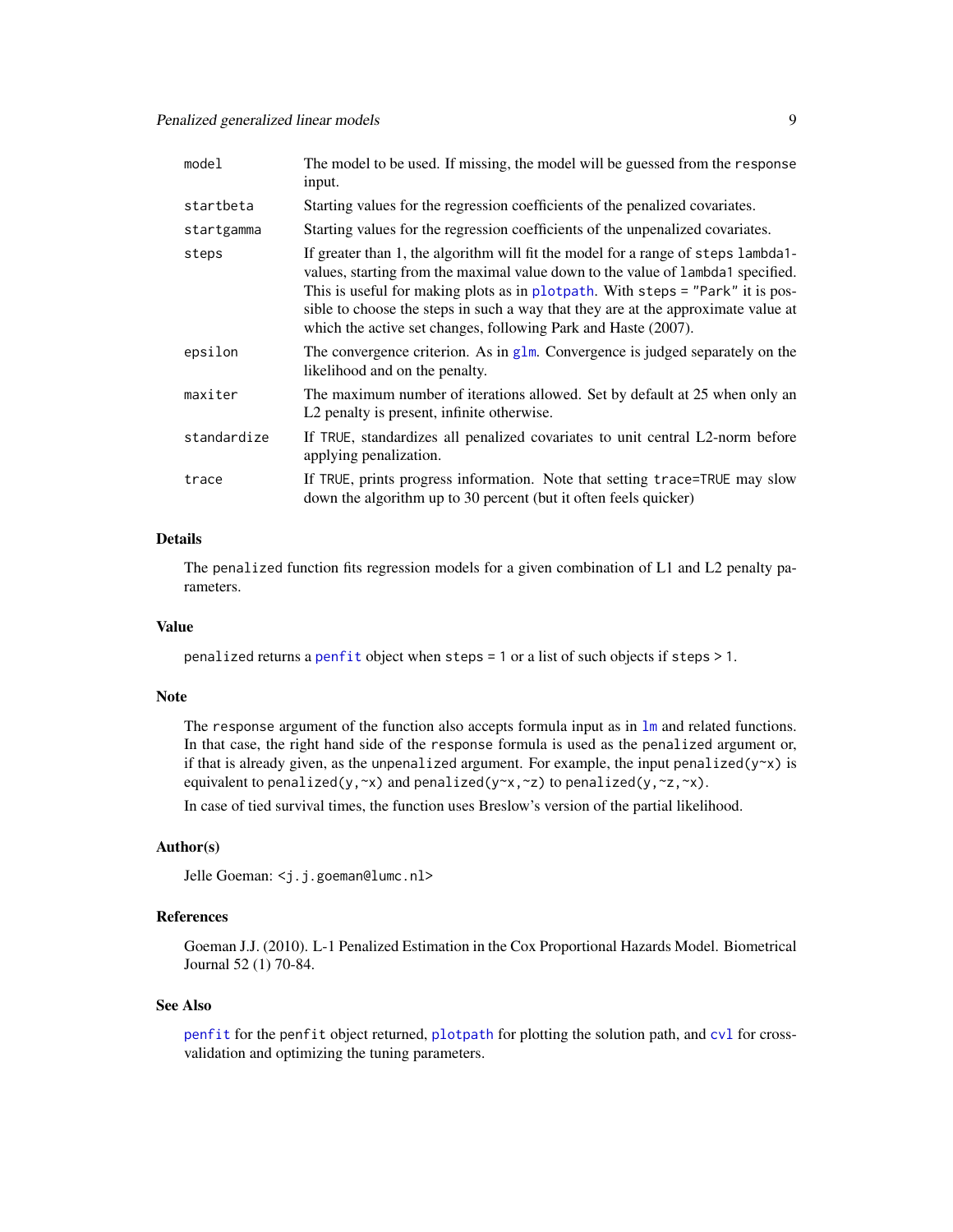#### Examples

```
# More examples in the package vignette:
# type vignette("penalized")
data(nki70)
# A single lasso fit predicting survival
pen <- penalized(Surv(time, event), penalized = nki70[,8:77],
   unpenalized = ER+Age+Diam+N+Grade, data = nki70, lambda1 = 10)
show(pen)
coefficients(pen)
coefficients(pen, "penalized")
basehaz(pen)
# A single lasso fit using the clinical risk factors
pen <- penalized(Surv(time, event), penalized = ~ER+Age+Diam+N+Grade,
    data = nki70, lambda1=10, standardize=TRUE)
# using steps
pen <- penalized(Surv(time, event), penalized = nki70[,8:77],
    data = nki70, lambda1 = 1, steps = 20)
plotpath(pen)
# A fused lasso fit predicting survival
pen <- penalized(Surv(time, event), penalized = nki70[,8:77], data = nki70,
    lambda1 = 1, lambda2 = 2, fused1 = TRUEplot(coefficients(pen, "all"),type="l",xlab = "probes",ylab = "coefficient value")
plot(predict(pen,penalized=nki70[,8:77]))
```
Penalized regression contrasts *Contrast functions for penalized regression*

# Description

Contrast functions for factors that are appropriate for penalized regression.

# Usage

```
contr.none(n, contrasts)
contr.diff(n, contrasts = TRUE)
```
<span id="page-9-0"></span>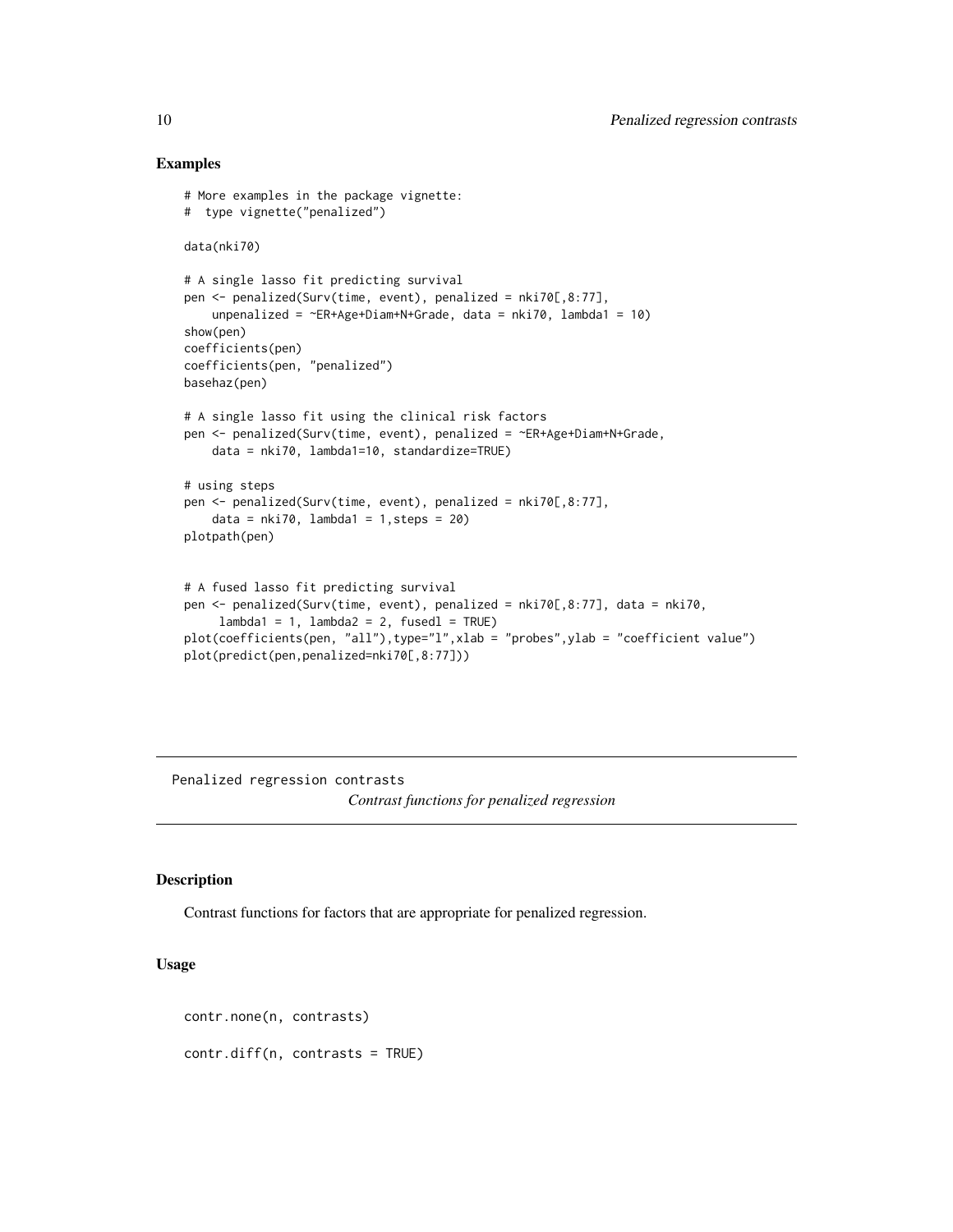#### <span id="page-10-0"></span>**Arguments**

| n         | A vector of levels for a factor, or the number of levels.                                             |
|-----------|-------------------------------------------------------------------------------------------------------|
| contrasts | A logical indicating whether contrasts should be computed. This argument is<br>ignored in contr.none. |

# Details

These functions are used for creating contrast matrices for use in fitting penalized analysis of variance and regression models. The columns of the resulting matrices contain contrasts which can be used for coding a factor with n levels. The returned value contains the computed contrasts.

contr.none returns an identity matrix except when the number of levels is 2, in which case it returns a single contrast. contr.none ensures that all levels of an unordered factor are treated symmetrically in a penalized regression model.

contr.diff returns a lower triangular matrix of ones if contrasts=FALSE and the same matrix without its first column if contrasts=TRUE. This makes sure that penalization is done on the difference between successive levels of an ordered factor. It is not appropriate for unordered factors.

# Value

contr.diff returns a matrix with n rows and k columns, with k=n-1 if contrasts is TRUE and k=n if contrasts is FALSE.

contr.none returns a matrix with n rows and n columns, except when n=2 when it returns a matrix with 2 rows and one column.

# Author(s)

Jelle Goeman: <j.j.goeman@lumc.nl>

# See Also

[penalized](#page-7-1), [contr.treatment](#page-0-0), [contr.poly](#page-0-0), [contr.helmert](#page-0-0), [contr.SAS](#page-0-0), [contr.sum](#page-0-0).

# Examples

```
# Three levels
levels <- LETTERS[1:3]
contr.none(levels)
contr.diff(levels)
# Two levels
levels <- LETTERS[1:2]
```
contr.none(levels)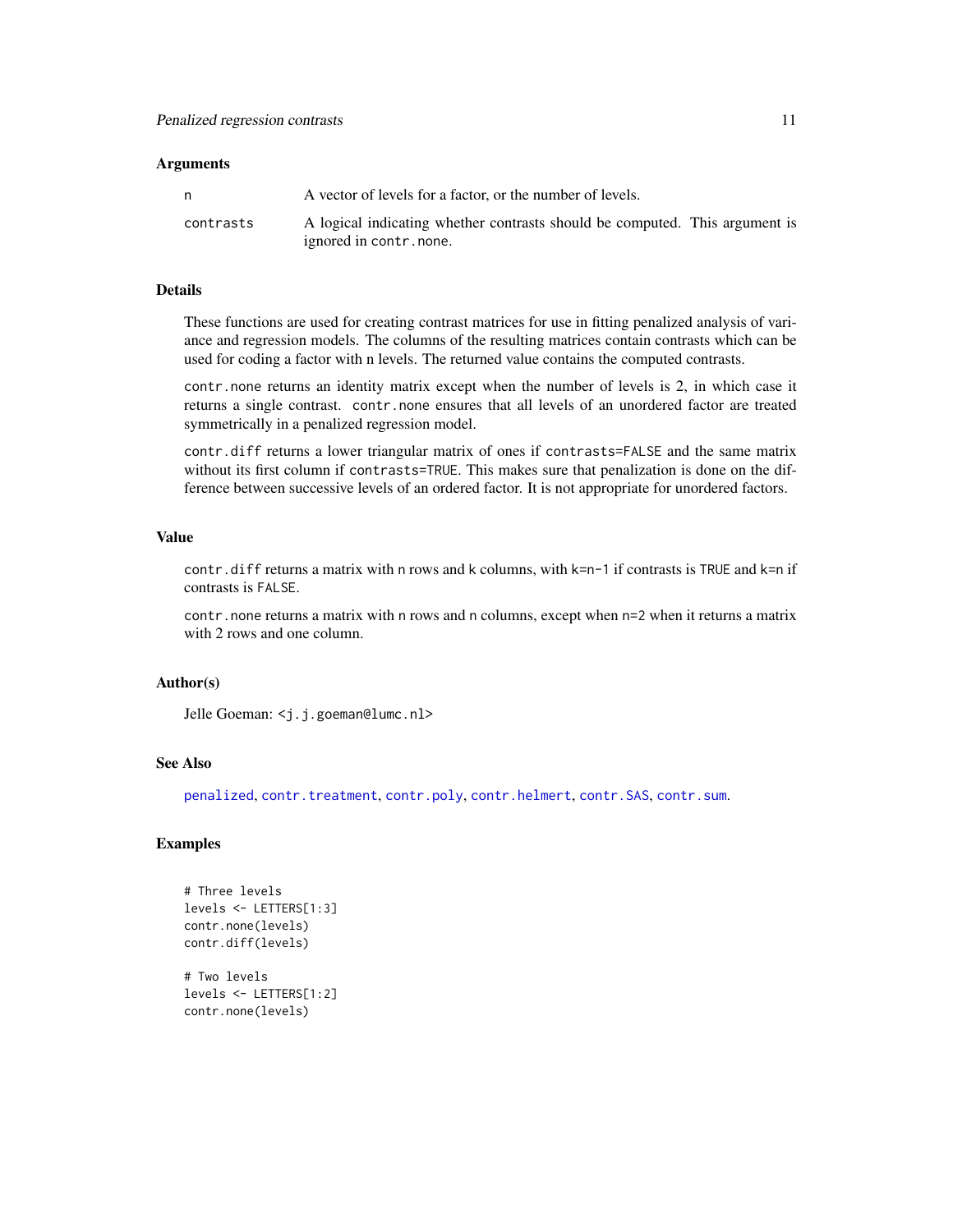<span id="page-11-0"></span>

#### <span id="page-11-1"></span>Description

Stores the result of a call to [penalized](#page-7-1).

# **Slots**

penalized: Object of class "vector". Regression coefficients for the penalized covariates.

unpenalized: Object of class "vector". Regression coefficients for the unpenalized covariates.

- residuals: Object of class "vector". Unstandardized residuals for each subject in the fitted model. Martingale residuals are given for the cox model.
- fitted: Object of class "vector". Fitted values (means) for each subject in the fitted model. In the cox model, this slot holds the relative risks.
- lin.pred: Object of class "vector". Linear predictors for each subject in the fitted model.
- loglik: Object of class "numeric". Log likelihood of the fitted model. For the Cox model, reports the full likelihood rather than the partial likelihood.
- penalty: Object of class "vector". L1 and L2 penalties of the fitted model.
- iterations: Object of class "numeric". Number of iterations used in the fitting process.
- converged: Object of class "logical". Whether the fitting process was judged to be converged.
- model: Object of class "character". The name of the generalized linear model used.
- lambda1: Object of class "vector". The lambda1 parameter(s) used.
- lambda2: Object of class "vector". The lambda2 parameter(s) used.
- nuisance: Object of class "list". The maximum likelihood estimates of any nuisance parameters in the model.
- weights: Object of class "vector". The weights of the covariates used for standardization.
- formula: Object of class "list". A named list containing the unpenalized and penalized formula objects, if present.

#### Methods

- **basehaz** (penfit): Returns the baseline hazard (a data.frame) if a cox model was fitted, NULL otherwise. An additional argument center (default (TRUE) can be used to give the survival curve at the covariate mean (center = TRUE) rather than at zero.
- basesurv (penfit): Returns the baseline survival curve (a [breslow](#page-1-1) object) if a cox model was fitted, NULL otherwise. An additional argument center (default (TRUE) can be used to give the survival curve at the covariate mean (center = TRUE) rather than at zero.
- coef (penfit): Returns the regression coefficients. Accepts a second argument "which", that takes values "nonzero" (the default), "all", "penalized" or "unpenalized" for extracting only the nonzero, the penalized or the unpenalized regression coefficients. A third argument "standardize" (default FALSE) can be used to let the method return the regression coefficients for the standardized covariates.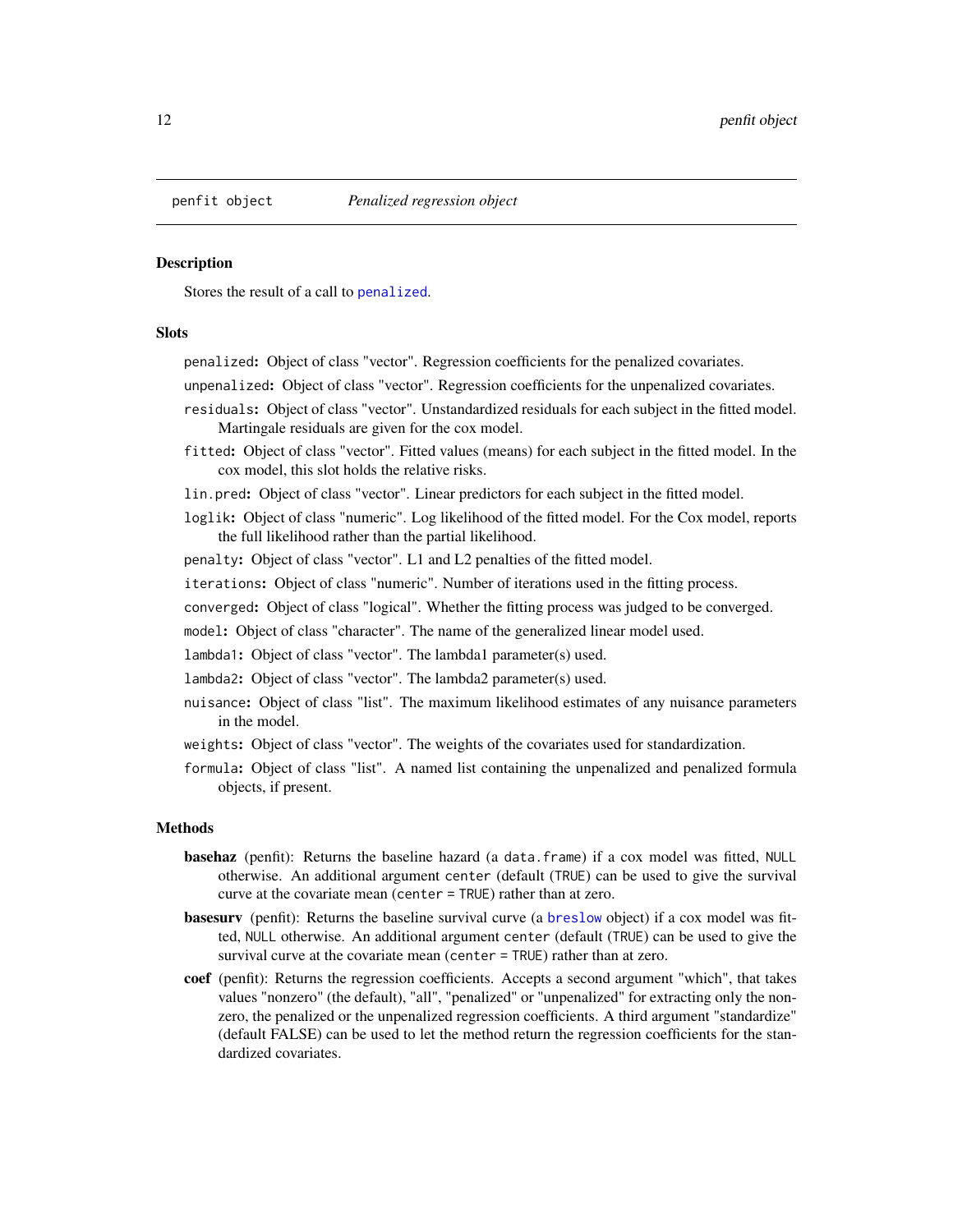<span id="page-12-0"></span>coefficients (penfit): synonym for coef above.

fitted (penfit): Returns the fitted values for each subject (i.e. the predicted means). In the Cox model, this method returns the relative risks for each individual.

fitted.values (penfit): synonym for fitted above.

linear.predictors (penfit): Returns the linear predictors for each subject.

loglik (penfit): Returns the log likelihood of the fitted model.

penalty (penfit): Returns the L1 and L2 penalties of the fitted model.

residuals (penfit): Returns the residuals.

show (penfit): Summarizes the fitted model.

weights (penfit): Returns the weights used for standardization.

predict (penfit): Calculates predictions for new subjects. See [predict](#page-13-1).

# Author(s)

Jelle Goeman: <j.j.goeman@lumc.nl>

# See Also

[penalized](#page-7-1).

Plotting the LASSO path

*Plotting the LASSO path*

#### <span id="page-12-1"></span>Description

Plotting a LASSO path fitted using [penalized](#page-7-1) with steps > 1.

#### Usage

```
plotpath(object, labelsize = 0.6, standardize = FALSE, ...)
```

| object      | A list of link{penfit} objects calculated for the same data but different<br>lambda1 values. This object can be created using the link{penalized} func-<br>tion using the steps argument.                                                                               |
|-------------|-------------------------------------------------------------------------------------------------------------------------------------------------------------------------------------------------------------------------------------------------------------------------|
| labelsize   | Sets the size of the variable labels in the plot. Set to zero for no variable labels.                                                                                                                                                                                   |
| standardize | If TRUE, plots the regression coefficients for the covariates standardize to unit<br>second central moment. See penalized for details on standardization. Note<br>that the standardization in plotpath can also be used if standarization was not<br>used in penalized. |
| $\cdots$    | Any other arguments will be forwarded to the plot function.                                                                                                                                                                                                             |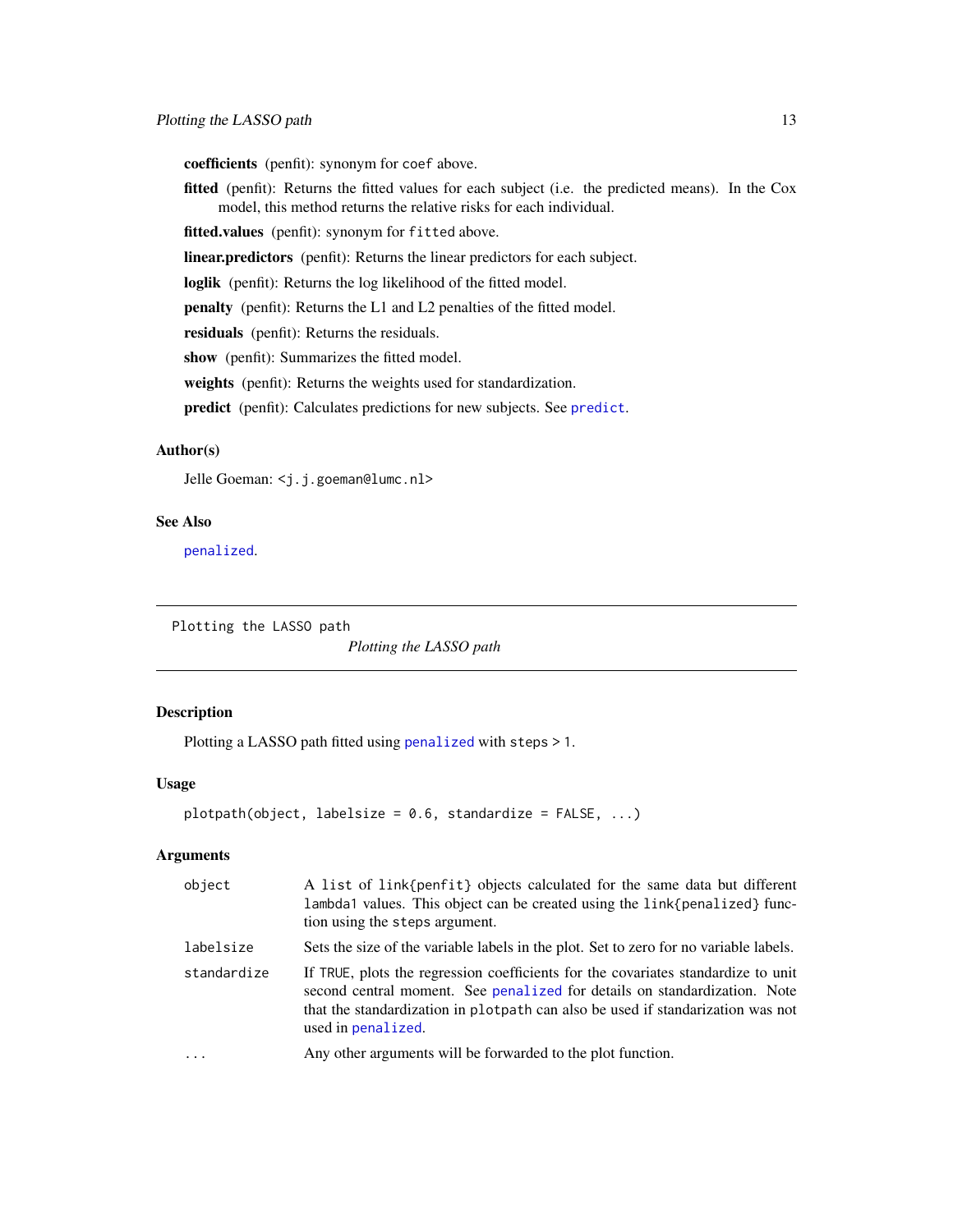# Author(s)

Jelle Goeman: <j.j.goeman@lumc.nl>

#### See Also

[penalized](#page-7-1), [penfit](#page-11-1).

# Examples

data(nki70)

```
# Fit the model with the steps argument and plot
pen <- penalized(Surv(time, event), penalized = nki70[,8:77],
   data = nki70, lambda1=1, steps = 20)
```
plotpath(pen)

Prediction from penalized models *Prediction based on penfit objects*

# <span id="page-13-1"></span>Description

Predicting a response for new subjects based on a fitted penalized regression model.

# Usage

```
## S4 method for signature 'penfit'
predict(object, penalized, unpenalized, data)
```

| object      | The fitted model (a penfit object).                                                                                         |
|-------------|-----------------------------------------------------------------------------------------------------------------------------|
| penalized   | The matrix of penalized covariates for the new subjects.                                                                    |
| unpenalized | The unpenalized covariates for the new subjects.                                                                            |
| data        | A data, frame used to evaluate the terms of penalized or unpenalized when<br>these have been specified as a formula object. |

<span id="page-13-0"></span>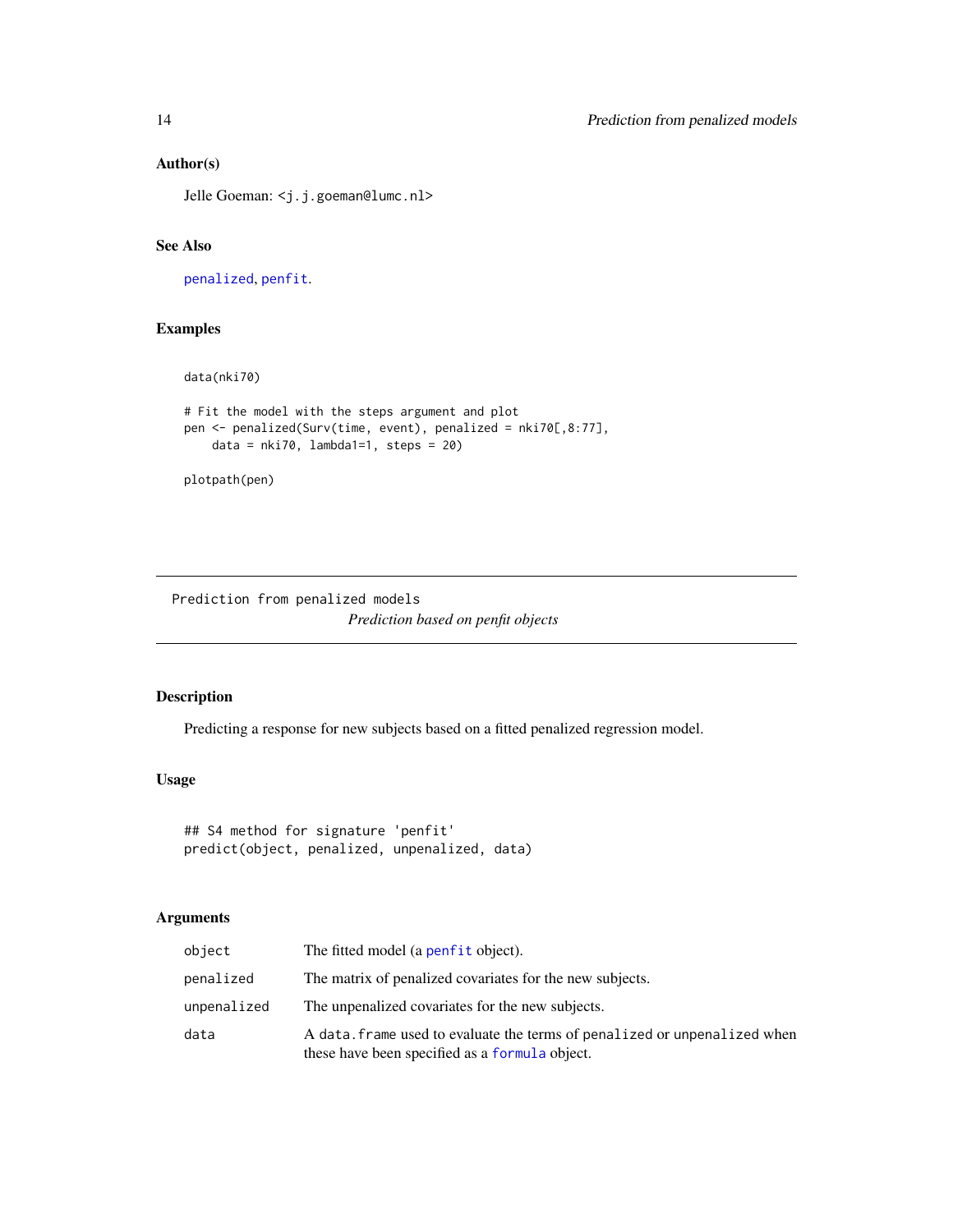# <span id="page-14-0"></span>Details

The user need only supply those terms from the original call that are different relative to the original call that produced the [penfit](#page-11-1) object. In particular, if penalized and/or unpenalized was specified in matrix form, a matrix must be given with the new subjects' data. The columns of these matrices must be exactly the same as in the matrices supplied in the original call that produced the [penfit](#page-11-1) object. If either penalized or unpenalized was given as a formula in the original call, the user of predict must supply a new data argument. As with matrices, the new data argument must have a similar make-up as the data argument in the original call that produced the [penfit](#page-11-1) object. In particular, any factors in data must have the same levels.

# Value

The predictions, either as a vector (logistic and Poisson models), a matrix (linear model), or a [breslow](#page-1-1) object (Cox model).

# Examples

#### data(nki70)

```
pen <- penalized(Surv(time, event), penalized = nki70[1:50,8:77],
    unpenalized = ER+Age+Diam+N+Grade, data = nki70[1:50,], lambda1 = 10)
```

```
predict(pen, nki70[51:52,8:77], data = nki70[51:52,])
```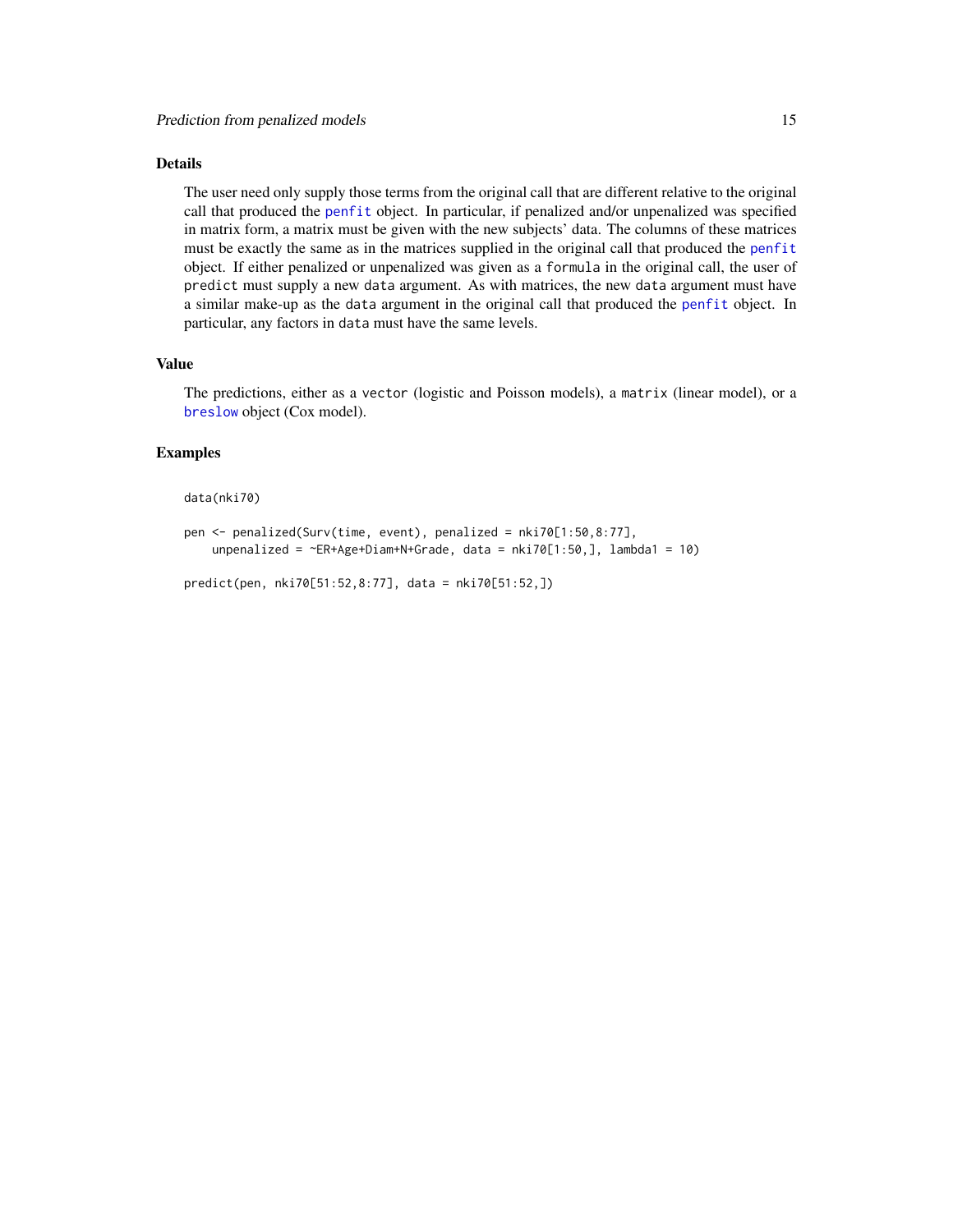# <span id="page-15-0"></span>**Index**

∗ datasets Netherlands Cancer Institute 70 gene signature, [7](#page-6-0) ∗ multivariate Cross-validation in penalized generalized linear models, [3](#page-2-0) Penalized generalized linear models, [8](#page-7-0) penfit object, [12](#page-11-0) Plotting the LASSO path, [13](#page-12-0) Prediction from penalized models, [14](#page-13-0) ∗ regression Cross-validation in penalized generalized linear models, [3](#page-2-0) Penalized generalized linear models, [8](#page-7-0) Penalized regression contrasts, [10](#page-9-0) penfit object, [12](#page-11-0) Plotting the LASSO path, [13](#page-12-0) Prediction from penalized models, [14](#page-13-0) ∗ survival breslow object, [2](#page-1-0) [,breslow,ANY,ANY,ANY-method *(*breslow object*)*, [2](#page-1-0) [,breslow-method *(*breslow object*)*, [2](#page-1-0) [[,breslow-method *(*breslow object*)*, [2](#page-1-0) as.data.frame,breslow-method *(*breslow object*)*, [2](#page-1-0) as.data.frame,penfit-method *(*penfit object*)*, [12](#page-11-0) as.list,breslow-method *(*breslow object*)*, [2](#page-1-0) as.matrix,breslow-method *(*breslow object*)*, [2](#page-1-0) basehaz,penfit-method *(*penfit object*)*, [12](#page-11-0)

basesurv *(*penfit object*)*, [12](#page-11-0) basesurv,penfit-method *(*penfit object*)*, [12](#page-11-0) breslow, *[5](#page-4-0)*, *[12](#page-11-0)*, *[15](#page-14-0)* breslow *(*breslow object*)*, [2](#page-1-0) breslow object, [2](#page-1-0) breslow-class *(*breslow object*)*, [2](#page-1-0) coef,penfit-method *(*penfit object*)*, [12](#page-11-0) coefficients,penfit-method *(*penfit object*)*, [12](#page-11-0) contr.diff *(*Penalized regression contrasts*)*, [10](#page-9-0) contr.helmert, *[11](#page-10-0)* contr.none *(*Penalized regression contrasts*)*, [10](#page-9-0) contr.poly, *[11](#page-10-0)* contr.SAS, *[11](#page-10-0)* contr.sum, *[11](#page-10-0)* contr.treatment, *[11](#page-10-0)* Cross-validation in penalized generalized linear models, [3](#page-2-0) cvl, *[9](#page-8-0)* cvl *(*Cross-validation in penalized generalized linear models*)*, [3](#page-2-0) data.frame, *[7](#page-6-0)* fitted,penfit-method *(*penfit object*)*, [12](#page-11-0) fitted.values,penfit-method *(*penfit object*)*, [12](#page-11-0) formula, *[4](#page-3-0)*, *[8](#page-7-0)*, *[14](#page-13-0)* glm, *[5](#page-4-0)*, *[9](#page-8-0)* linear.predictors *(*penfit object*)*, [12](#page-11-0) linear.predictors,penfit-method *(*penfit object*)*, [12](#page-11-0) lm, *[9](#page-8-0)* loglik *(*penfit object*)*, [12](#page-11-0)

loglik,penfit-method *(*penfit object*)*, [12](#page-11-0)